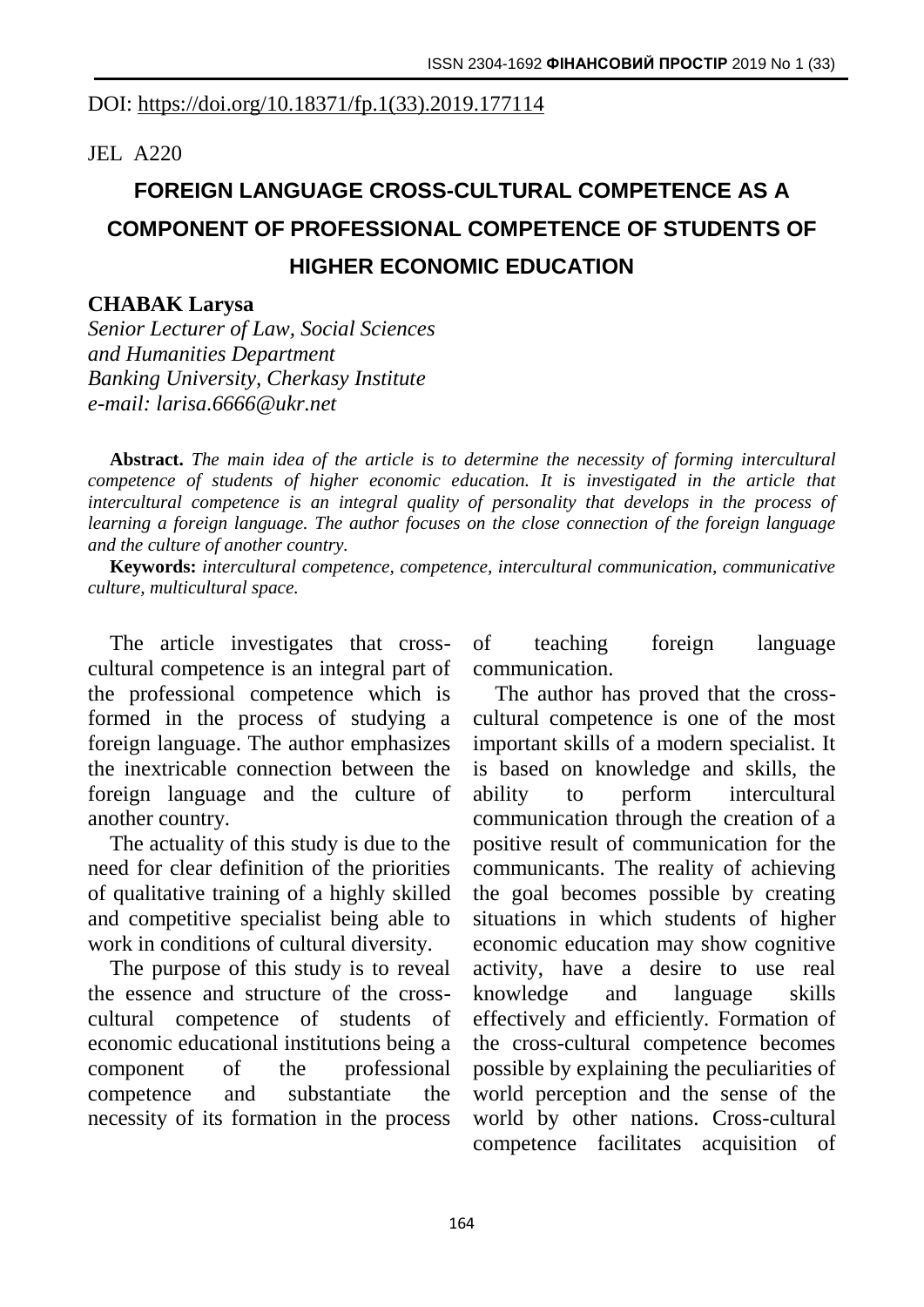practical skills of communication with representatives of other cultures and manifests itself in the process of mutual professional activity.

The author proves that in the process of cross-cultural competence formation of the students of economic educational institutions it is necessary to provide the highest quality content of education, its

thematic organization in the most effective way.

Mastering the language of international communication will help the students of higher economic education develop practical skills and abilities to use it as a tool for their professional communication.

## *References*

1. Artemenenko T.M. (2009). Deiaki problemy navchannia efektyvnoho spilkuvannia inozemnoiu movoiu. [Some problems of learning effective foreign language communication]. *Vykladannia mov u vyshchykh navchalnykh zakladakh osvity na suchasnomu etapi. Mizhpredmetni zviazky –Teaching languages at higher educational institutions at present stage. Intersubject links:* Journal. Kharkiv, №14, pp. 32-39. [In Ukrainian].

2. Horina Zh.D. (2009). Aksiolohichni aspekty mizhkulturno-komunikatyvnoi kompetentnosti. [Axiological aspects of intercultural and communicative competence]. *Pedagogichni nauky`: teoriya, istoriya, innovacijni texnologiyi nauk – Pedagogical Sciences: Theory, History, Innovative Technologies of Sciences.*  Journal. № 1, pp. 340. [In Ukrainian].

3. Grinkevich T. (2006). Personality in multicultural society. *Inozemni movy v navchalnykh zakladakh – Foreign languages in educational institutions*. № 2, pp. 102-105. [In English].

4. Kovalenko O. (2006). Polityka ta praktyka vykladannia v umovakh sotsiokulturnoho rozmaittia. [Politics and practice of teaching in the conditions of socio and cultural diversity]*. Inozemni movy v navchalnykh zakladakh –Foreign languages in educational institutions*, № 5, pp. 10-12. [In Ukrainian].

5. Nikolaeva S.Y. (2010). Tsili navchannia inozemnykh mov v aspekti kompetentnisnoho pidkhodu. [Objectives of teaching foreign languages in terms of competency approach]. *Inozemni movy – Foreign languages,* № 2, pp. 11-17. [In Ukrainian].